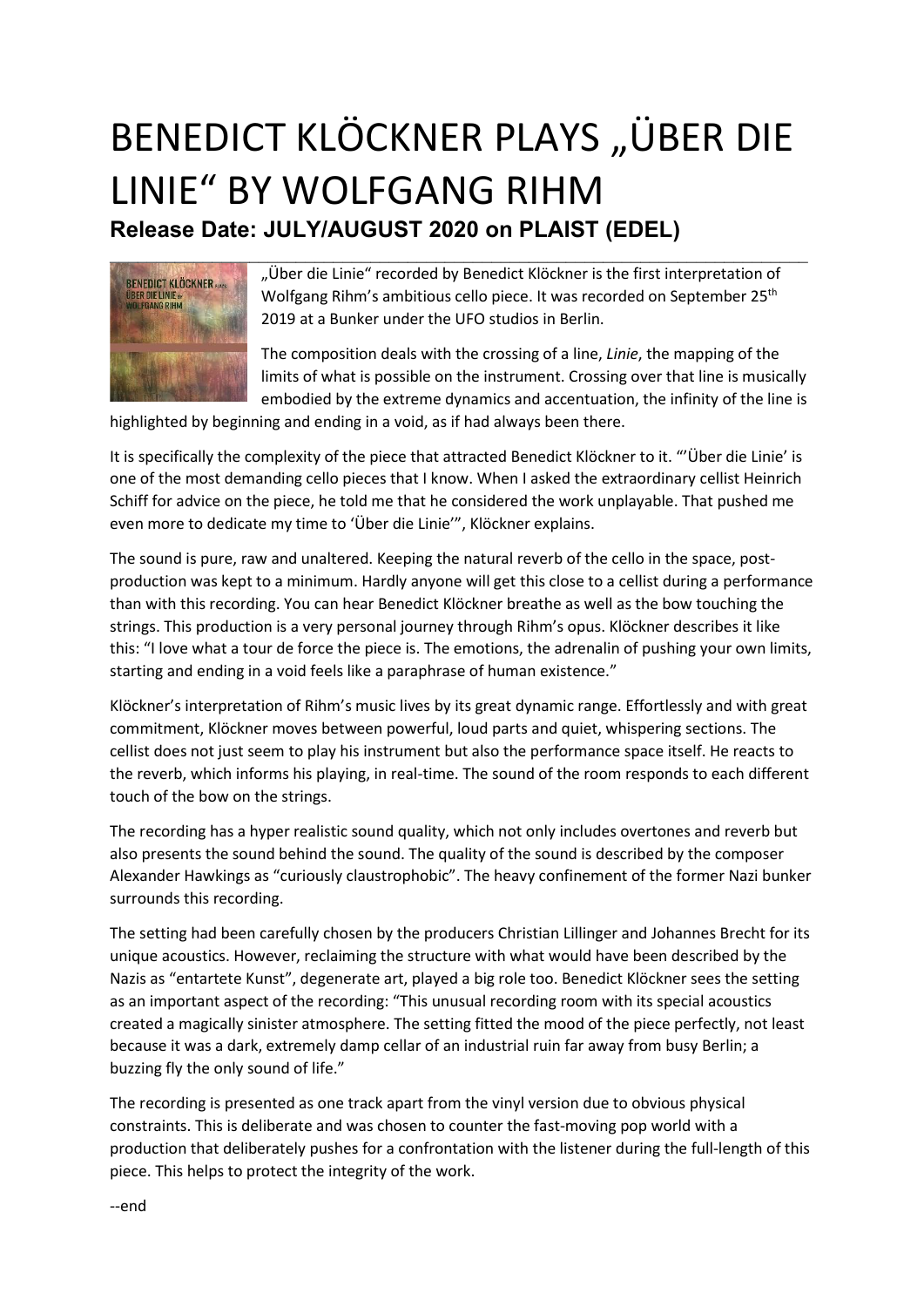## Benedict Klöckner – Cello

## About Benedict Klöckner:

Benedict Kloeckner is a highly regarded representative of the new generation of cellists, a great voice for his instrument, which he performs worldwide.

He is a winner of the European radio competition, the Verbier festival Academy Nicolas Firmenich award and the Emanuel Feuermann competition Berlin.

He is performing with renowned orchestras such as the Royal Philharmonic, German Radio Philharmonic Orchestras, the Mozarteum Orchestra Salzburg, the NDR and Leipzig Radio Symphony Orchestras, the Kremerata Baltica and the Munich chamber orchestra, working with conductors such as Christoph Eschenbach, Howard Griffiths, Ingo Metzmacher, Michael Sanderling and Heinrich Schiff.

Championed by such maestros as Daniel Barenboim and Sir Simon Rattle, he performs at venues including the Berlin Philharmonic Hall, Carnegie Hall in New York, Symphony Hall in Chicago, John. F Kennedy Center in Washington, Tonhalle Zurich, Cadogan Hall and the Barbican Centre in London, Athenäum Bukarest, Concertgebouw Amsterdam and Musikverein Wien. A keen chamber musician, Benedict is performing with artists such as

Sir András Schiff, Anne Sophie Mutter, Gidon Kremer, Christoph Eschenbach, Antoine Tamestit, Emmanuel Ax, Fazil Say, Lisa Batiashvili, Yuri Bashmet, Benjamin Grosvenor, Lars Vogt and Christian Tetzlaff.

Benedict likes to work with composers. In 2018 he presented the world premiere of Eun-Hwa Cho's cello concerto with the Korean Chamber Orchestra conducted by Christoph Poppen at Seoul Arts Center, as well as the world premiere of Wolfgang Rihm's double concerto for two Cellos.

2020 he will play the world premiere of Eric Tanguys new Cello Solo work at the Abbaye de Thoronnet. For 2021 Wolfgang Rihm invited him to play his latest Cello concerto, with whom he had been working closely together.

In the 2019/2020 season he will be play Dvorak concerto touring Asia with the Slovak national Orchestra, Beethoven Tripel Concerto on several European Tours and the complete 6 Bach Suites in recitals in Berlin, Washington and the Netherlands. Furthermore he will be on tour in South America Tour with several concerts with Filarmónica de Buenos Aires and Recitals in Teatro Colon Buenes Aires.

2021 he will play a 6 Bach suites integral at Berlin Philharmonic hall, Frankfurt Alte Oper and Carnegie hall New York.

He will be on tour as well with the Schumann concerto conducted by Maestro Shinik Hahm, the Prokofiev Sinfonia concertante with the Lichtenstein national Orchestra , the Capetown and Johannesburg Philharmonic , the Gulda concerto with the German national theatre orchestra and the Haydn D major concerto with the Nordwestdeutsche Philharmonie, in halls such as Gewandhaus Leipzig, Seoul Arts Center and Palais des Beaux Arts Brussels.

His recording catalogue includes a highly acclaimed recording of Robert Schumann's cello concerto, nominated for the German Record Critics prize, and collaborations with Gidon Kremer, the conductors Heinrich Schiff and Michael Sanderling, the pianists José Gallardo, Danae Doerken, Anna Fedorova, and the composer and pianist Howard Blake.

Since 2014 Benedict is the artistic director and founder of the "International Music Festival Koblenz" presenting concerts with artists such as Vilde Frang, Louis

Schwizgebel, Boris Giltburg and orchestras such as the Georgian and Munich Chamber orchestras.